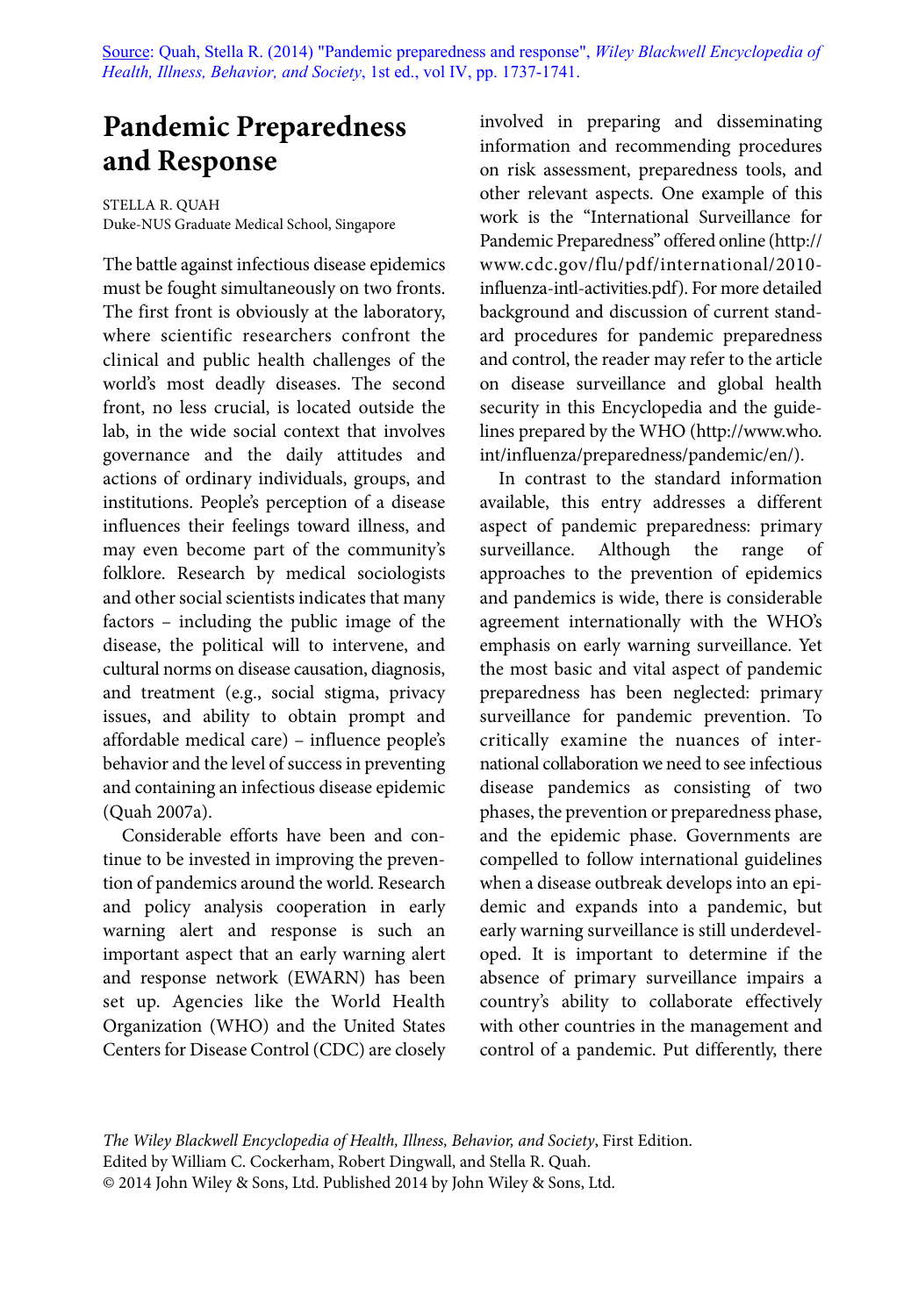are two types of surveillance: primary surveillance and routine surveillance. Epidemic and pandemic control starts with the prevention phase, of which primary surveillance is the first component. More importantly, a major obstacle to international collaboration is the fact that countries differ significantly in their concern for primary surveillance and in their ability to implement it as part of a comprehensive plan of pandemic preparedness.

What is *primary surveillance*? Briefly put, it means the earliest possible warning, but to define primary surveillance further we must first look into routine surveillance. The standard public health definition of routine surveillance consists of three related stages: (1) "systematic and active collection of pertinent data of targeted disease" or diseases; (2) "assessment and practical report of these data"; and (3) "the timely dispatch of such reports to individuals responsible for the formulation of action plans" (Arita, Nakane, and Nakano 2008, 276; WHO 2010). Applying the essential requirements for successful governance of epidemics (Quah 2007a, 113–33) to the scrutiny of each of these three stages reveals the notion of primary surveillance and the building blocks of international collaboration.

The first stage of *routine surveillance*, "the systematic and active collection of pertinent data of targeted diseases" is typically understood by the international expert community as the job of field public health personnel (WHO 2005). This step is nearly always activated by the news of an outbreak in the mass media or, as an analyst aptly put it, by a "worst case scenario" or "an unfolding disaster" (Doshi 2009). It is at this point that an early warning alert and response network, or EWARN, may step in "to rapidly detect and respond to signals that might indicate outbreaks and clusters of epidemic-prone diseases" as the WHO (2012, 9) proposes. It is significant that the EWARN involves "all individuals responsible for disease

surveillance activities at all levels": "health facility staff, surveillance officers, epidemiologists, data analysts and statisticians, government health officials, sanitarians, managers of the Expanded Programme on Immunization [EPI], public health officers, laboratory personnel and community health workers" (WHO 2012, 5). This personnel list is significant because of what it misses: the lay community informants (or "whistle blowers," if there are efforts to conceal the first signs of infection). The EWARN guidelines define the "primary source of surveillance data" as "health facilities where patients seek care" (WHO 2012, 42). While care seeking appears to be a logical starting point, the flaw of this choice is that people seldom seek biomedical care as their first option when feeling ill. The typical responses to symptoms are "wait and see"; self-medication; discussion of the problem with a loved one, best friend, or other members of one's informal network; and possible consultation with traditional healers (Quah 2007a; 2007b; 2008). If the problem is an infectious disease, crucial time would be spent without medical treatment and contaminating others.

Consequently, to be effectively preventive, the first surveillance stage must be the earliest possible warning, that is, *primary surveillance*. More specifically, primary surveillance is the first surveillance step where early data are provided directly to the health authorities by the original sources or informants: by individuals who experience the symptoms of the infectious disease; and/or by the closest observer of those symptoms, usually a close family member (spouse, parent, adult child, or sibling). In the case of animal-origin infectious diseases such as avian influenza virus H5N1 and the swine-origin A H1N1 virus (Doshi 2009; Garten et al. 2009; Neumann, Noda, and Kawaoka 2009), the closest observers of symptoms are farmers, livestock handlers, and people who work with or handle animals routinely.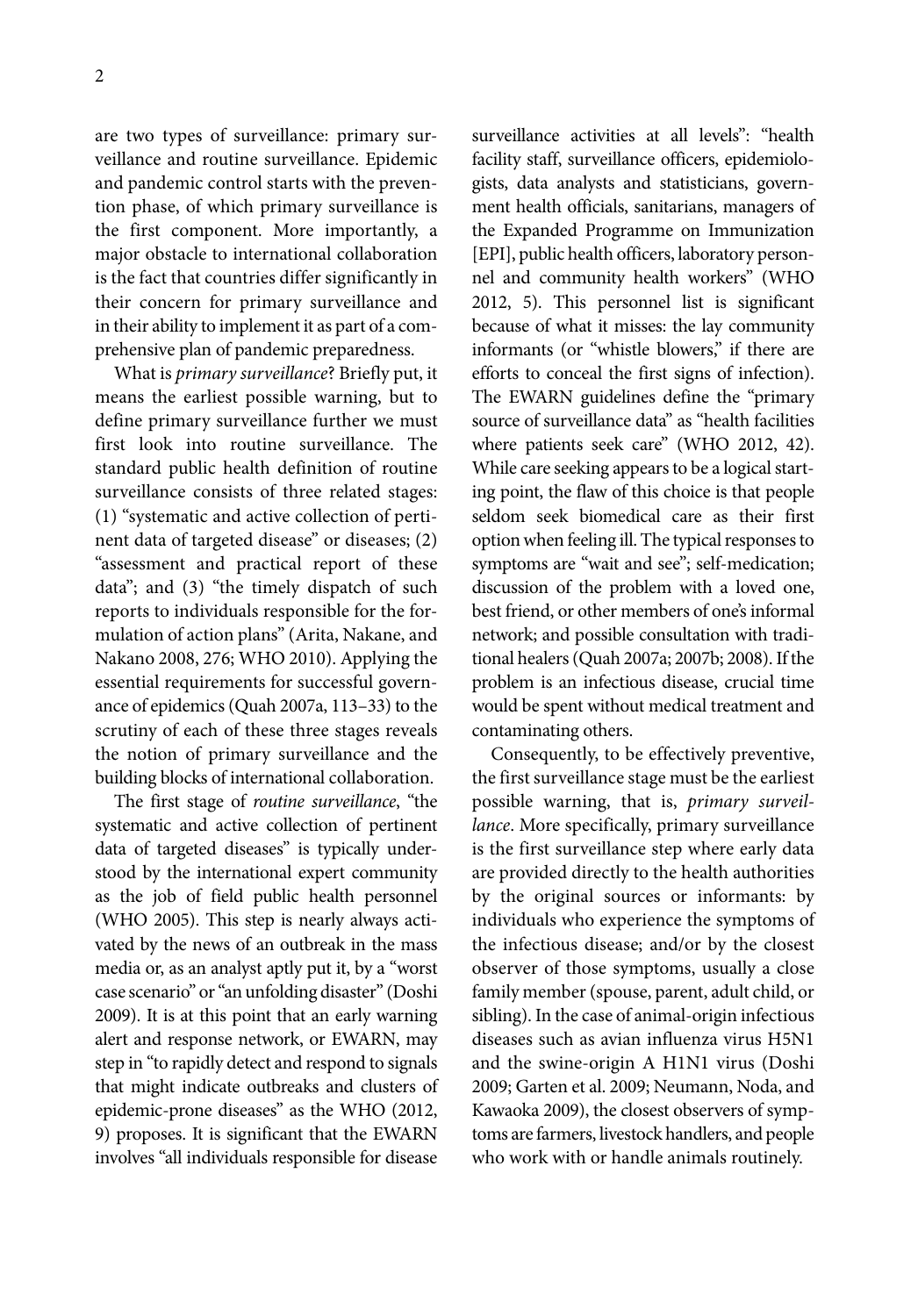Naturally, the cooperation of regular residents in the vulnerable population as original sources of data is a vital prerequisite of primary surveillance. Yet, symptomatic individuals and closest observers can only be effective sources of early warning if they (1) know what signs to look for; (2) are willing to report those symptoms; and (3) know how to reach the relevant health authorities. Previous studies of public response to epidemics (Quah 2007b) suggest that the cooperation of regular residents in primary surveillance is most likely to occur when a set of five elements are in place: transparency in the health authorities' decisions and regulations, community involvement, consensus building mechanisms, trust in the health authorities, and collective informed consent. A resident's willingness to collaborate depends on several factors including his/her subjective perception of and understanding of the problem, which is usually associated with the person's level of formal education (Quah 2007a). Some efforts have been made to educate the public through interactive websites run by international organizations, including the WHO, health authorities in many countries, and private entrepreneurs (see, e.g., Phelps 2009). These efforts are commendable but they reach people who are not only literate in an international language but also Internetliterate and have access to computers and Internet connections. These conditions exclude unskilled and low-income people who are the vital implementers of primary surveillance in developing countries.

The second stage of routine surveillance is the "assessment and practical report" of the relevant data collected in the first stage by public health personnel (Arita, Nakane, and Nakano 2008). Within the primary surveillance framework, the second stage requires well-trained and qualified teams of "street level" health officials or inspectors who are capable of collecting and verifying information from primary surveillance residents (in the neighborhood, village, city, county, province, and nation) systematically, conducting the data assessment, and writing practical reports following clear and transparent procedures. The scarcity of funding, qualified personnel, and analytical tools – software and hardware – represent another set of obstacles to the collaboration of many developing countries in internationally epidemic preparedness.

The third stage of routine surveillance is "the timely dispatch of such reports to individuals responsible for the formulation of action plans" (Arita, Nakane, and Nakano 2008). In primary surveillance, this stage requires a clear set of transparent procedures and technology for rapid and reliable communication, and well-trained personnel at all levels. Simplification of procedures is essential to facilitate understanding by the population, minimize opportunities for distortion, and enhance accuracy. Compared to a decade ago, today's technology advances allow a wider range of communication options including direct reporting online to top officials, follow-ups, and stipulated deadlines between reporting levels. But the level of technology and what the WHO sees as "the heterogeneous nature" of what is understood as surveillance – following the 2009 Report of the WHO Consultation on Surveillance for Pandemic Influenza 2007 – are yet again conditions that vary widely across countries and hinder international collaboration in epidemic preparedness.

In sum, the *sine qua non* of epidemic control is prevention or preparedness whereby primary surveillance commences with the cooperation of individual members of the community as well-informed and collaborative primary sources of data. It is essential that the elements of the three stages of surveillance (above) be in place in a country for its preventive efforts to be effective and for the country to be able to collaborate internationally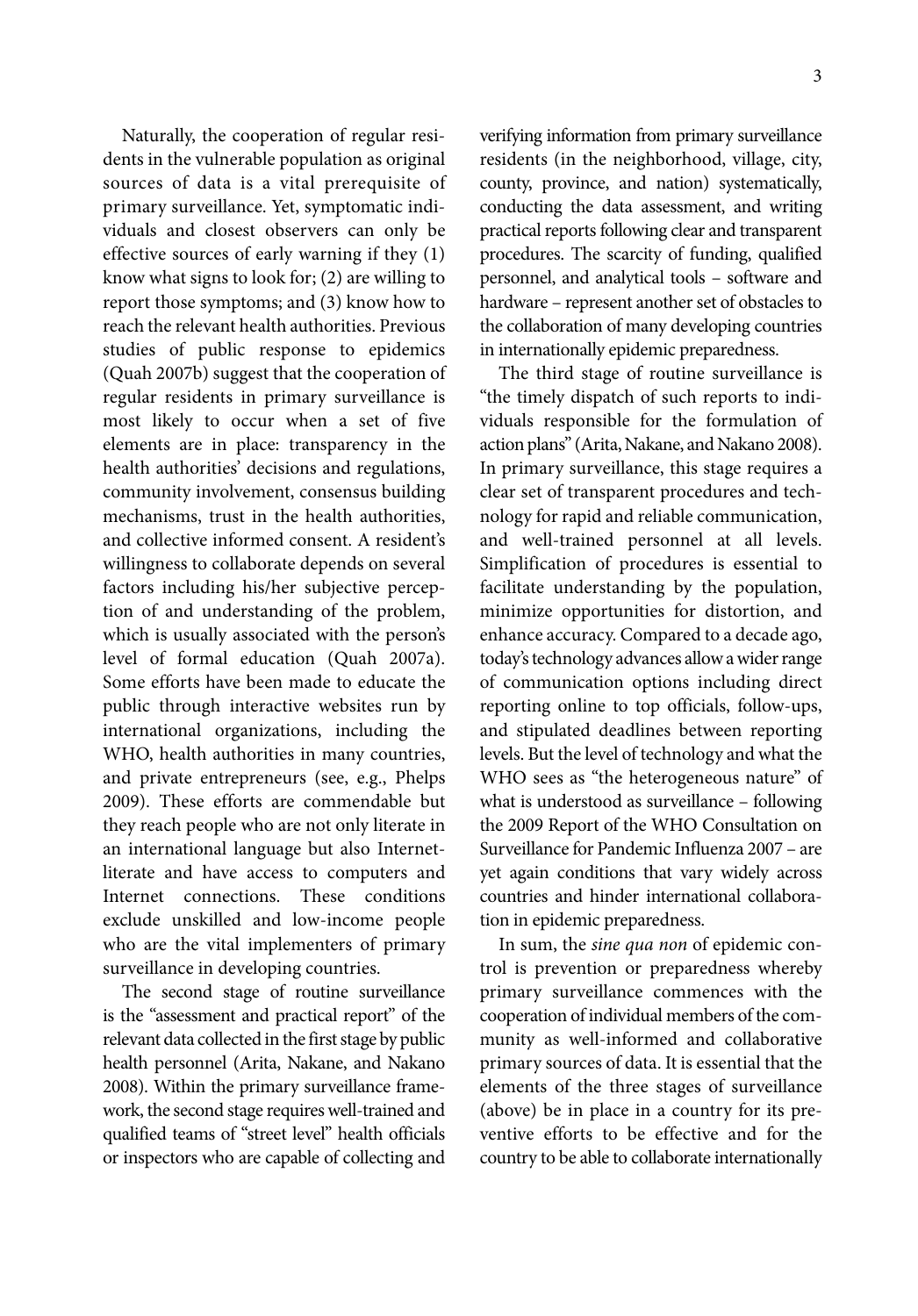in epidemic prevention. Experience from previous epidemics shows that countries differ from each other substantially in the efficacy of the three stages of surveillance and thus in their readiness for international collaboration in epidemic prevention.

One final aspect of pandemic preparedness deserves mention. It is clear to governments, civil society, the scientific community, professionals, and economic organizations alike that international collaboration is vital to pandemic preparedness. But while the ideas of early warning and international collaboration are widely supported, their implementation faces multiple and serious obstacles. In addition to the protection of national interests, including the economy and national security, another challenge to international collaboration on pandemic preparedness is scientific collaboration. Countries with different levels of economic development may regard as unfavorable the terms of scientific cooperation like virus sharing, a vital procedure in vaccine development, diagnosis, and other aspects (Leung 2007). One illustration is the concern about proprietary rights over tissue samples, scientific precedent, and intellectual copyright. These obstacles to scientific collaboration have led to the recommendation to set up new facilitating institutions such as the Global Public Health Research Network (Leung 2007, 150). Along these lines, the WHO recently presented its proposed pandemic preparedness framework to coordinate and regulate scientific material transfers and intellectual property rights as "a transparent process" (Chan 2009). These challenges to international collaboration are often discussed at policy and scientific forums and the expert literature is growing (e.g., WHO 2012).

SEE ALSO: Disease Surveillance and Global Health Security; Epidemics; Infectious Disease; Public Health

## **REFERENCES**

- Arita, I., Nakane, M., and Nakano, T. 2008. "Surveillance of Disease: Overview." In *International Encyclopedia of Public Health*, vol. 6, edited by H. K. Heggengougen and S. R. Quah, 275–289. Amsterdam: Elsevier.
- Chan, M. 2009. *"Director-General's Consultation with Member States: Proposals to Finalize Remaining Elements of the 'Pandemic Influenza Preparedness Framework for Sharing Influenza Viruses and Access to Vaccines and Other Benefits.'" Document HSE/GIP/PIP/2009.1*. Geneva: World Health Organization.
- Doshi, P. 2009. "How Should We Plan for Pandemics?" *British Medical Journal* 339: 603–605.
- Garten, R. J., Davis, C. T., Russell, C. A., et al. 2009. "Antigenic and genetic characteristics of swineorigin influenza viruses circulating in humans." *Science* 325: 197–201.
- Leung, G. M. 2007. "Global Public Health Research Preparedness against Emerging and Re- emerging Infectious Diseases." In *Crisis Preparedness: Asia and the Global Governance of Epidemics*, edited by S. R. Quah, 135–161. Stanford, CA: Walter H. Shorenstein Asia-Pacific Research Centre, Stanford University.
- Neumann, G., Noda, T., and Kawaoka, Y. 2009. "Emergence and Pandemic Potential of Swine-Origin H1N1 Influenza Virus." *Nature* 459: 931–939.
- Phelps, R. 2009. "H1N1 (Swine Flu): Know the Emergency Warning Signs." http://emssolutionsinc.wordpress.com/2009/09/30/ h1n1-swine-flu-flu-exploding-in-the-us-cdcreleases-new-flu-flyers-brochures-and-factsheets-h1n1-vaccine-safety-concerns-and-faq/. Accessed April 17, 2013.
- Quah, S. R. 2007a. "On Trust and Health Consensus Building in the Governance of Epidemics." In *Crisis Preparedness: Asia and the Global Governance of Epidemics*, edited by S. R. Quah, 113–133. Stanford, CA: Walter H. Shorenstein Asia-Pacific Research Centre, Stanford University.
- Quah, S. R. 2007b. "Public Image and Governance of Epidemics: Comparing HIV/AIDS and SARS." *Health Policy* 80: 253–272.
- Quah, S. R. 2008. "In Pursuit of Health: Pragmatic Acculturation in Everyday Life." *Health Sociology Review* 17(4): 419–421.